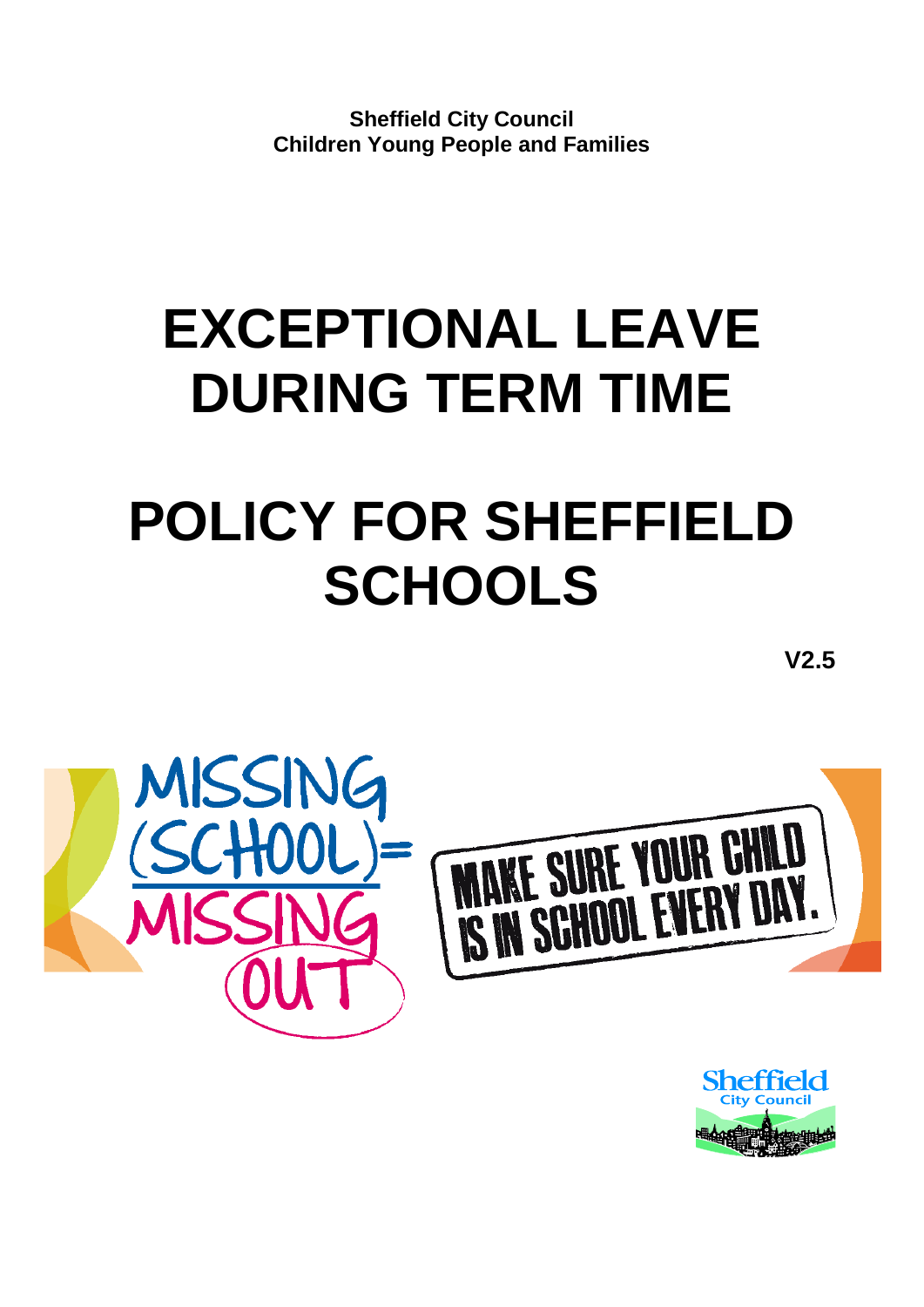## **1. Introduction**

1.1 This policy document has been developed to ensure that Children Young People and Families (CYPF) provides a clear statement of intent, expectation and consistent guidance in relation to the management of ALL term time leave of pupils who attend a school in Sheffield. It has been produced to ensure all decisions are within the national legislation.

Legally there is no entitlement for parents to take their child on holiday during term time. Any application for leave must be in exceptional circumstances and the head teacher must be satisfied that the circumstances warrant the granting of leave.

- 1.2 Parents can be fined for taking their child on holiday during term time without consent from the school.
- 1.3 This policy also responds to the updated guidance issued from Department for Education (DfE) which states:-

#### **Term-time holiday**

#### The [Education \(Pupil Registration\) \(England\) Regulations 2006](http://www.legislation.gov.uk/uksi/2006/1751/contents/made)

Amendments to the 2006 regulations remove references to family holiday and extended leave as well as the statutory threshold of ten school days. The amendments make clear that head teachers may not grant any leave of absence during term time unless there are exceptional circumstances. Head teachers should determine the number of school days a child can be away from school if the leave is granted.

Headteachers have the discretion to grant leave, but they should only do so in exceptional circumstances. If a headteacher grants a leave request, it will be for them to determine the length of time that the child can be away from school. This leave is unlikely, however, to be granted for the purposes of a family holiday.

Parents can be fined for taking their child on holiday during term time without consent from the school.

#### **2. Rationale**

- 2.1 This guidance is provided for parents/carers, schools, and governing bodies, on the process with regard to requesting, considering and the authorising of exceptional term time leave.
- 2.2 This guidance is provided for schools to manage and respond to situations where leave is not authorised or agreed and the procedures for the removal from school roll. This would include parents/carers who prevent their child from attending school regularly without a valid reason for the absence. Examples include: parents/carers who regularly take the extended weekend (Monday or Friday), advantage of last minute deals, or repeated visits abroad.
- 2.3 There may be exceptional circumstances where leave in school term time may be granted. This would be decided by the Head teacher on an individual basis for each request. There is strong evidence to indicate that significant absence from school during term time can have a negative impact upon a child's attainment and learning.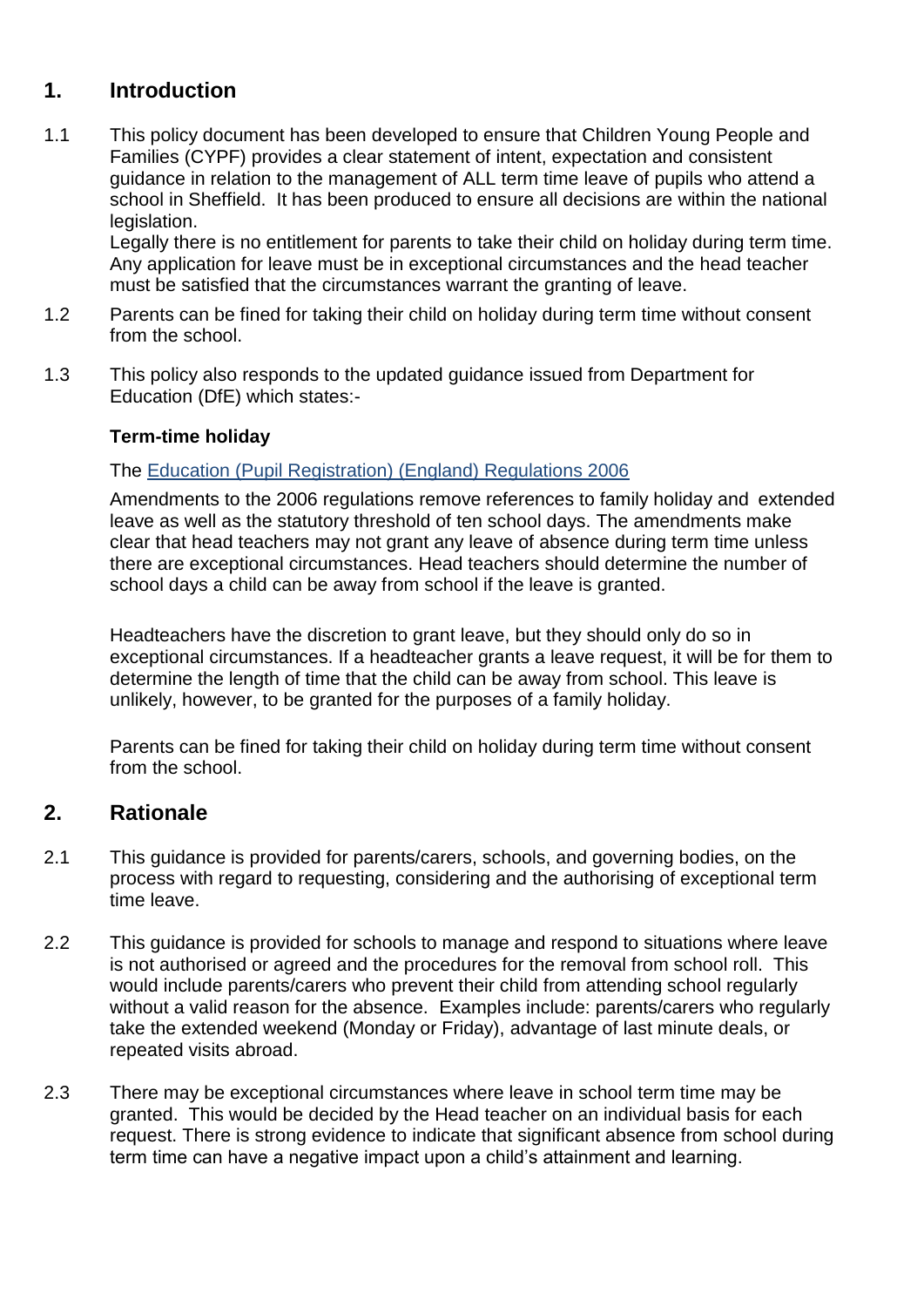2.4 Research has shown that poor attendance impacts negatively on children's attainment. Children have to attend school for 190 days per year, this leaves 175 days (including weekends) free for families to take holidays.

#### **3. Term time leave**

Children Young People and Families (CYPF) recognise the important link between regular attendance at school and the educational attainment of children*.* **Head teachers may not grant any leave of absence during term time unless there are exceptional circumstances.**

- 3.1 Action may be taken by CYPF against parents/carers who fail to ensure that their child is properly educated. The action may result in a formal warning, a fine, or an appearance at court.
- 3.2 Parents and carers who regularly take their child out of school in term time may be prosecuted via the Magistrates Court.
- 3.3 Parents/carers are legally required to request exceptional term time leave from the Head teacher of the school at which their child is registered.
- 3.4 Head teachers of schools will consider all term time leave requests. Each request must be considered on its own merit and the impact upon the child's learning and wellbeing must be central to the decision made. However, a Head teacher may take into account previous leave requests and other factors related to the child when making their decision.
- 3.5 Parents/carers who do not request term time leave and take their child on 'unauthorised leave', or fail to keep the school informed of changes to leave arrangements, may receive a fine, be prosecuted and/or the children may lose their place at their school.

#### **4. Requesting of term time leave in exceptional circumstances**

- 4.1 Requests for exceptional term time leave must be made at least 20 school days in advance of any arrangement being made. This will allow sufficient time for the request to be considered by the school. The request will be made in writing (letter or email) by the parent/carer using Appendix 1: Request for Exceptional Leave form. One form per child per request should be completed.
- 4.2 Schools should make arrangements to support parents/carers who have low literacy skills or for whom English is not their first language.
- 4.3 Exceptional Term time leave requests must include specific start and end dates, as this will formally constitute the leave period. Where no specific dates are provided, then the request cannot be considered or granted.
- 4.4 Parents/carers who are intending to travel abroad with their children during term time should not book travel prior to securing approval from the school.
- 4.5 Any changes to dates agreed by the school will require a re-submission for authorisation prior to departure.
- 4.6 The Head teacher's decision is final.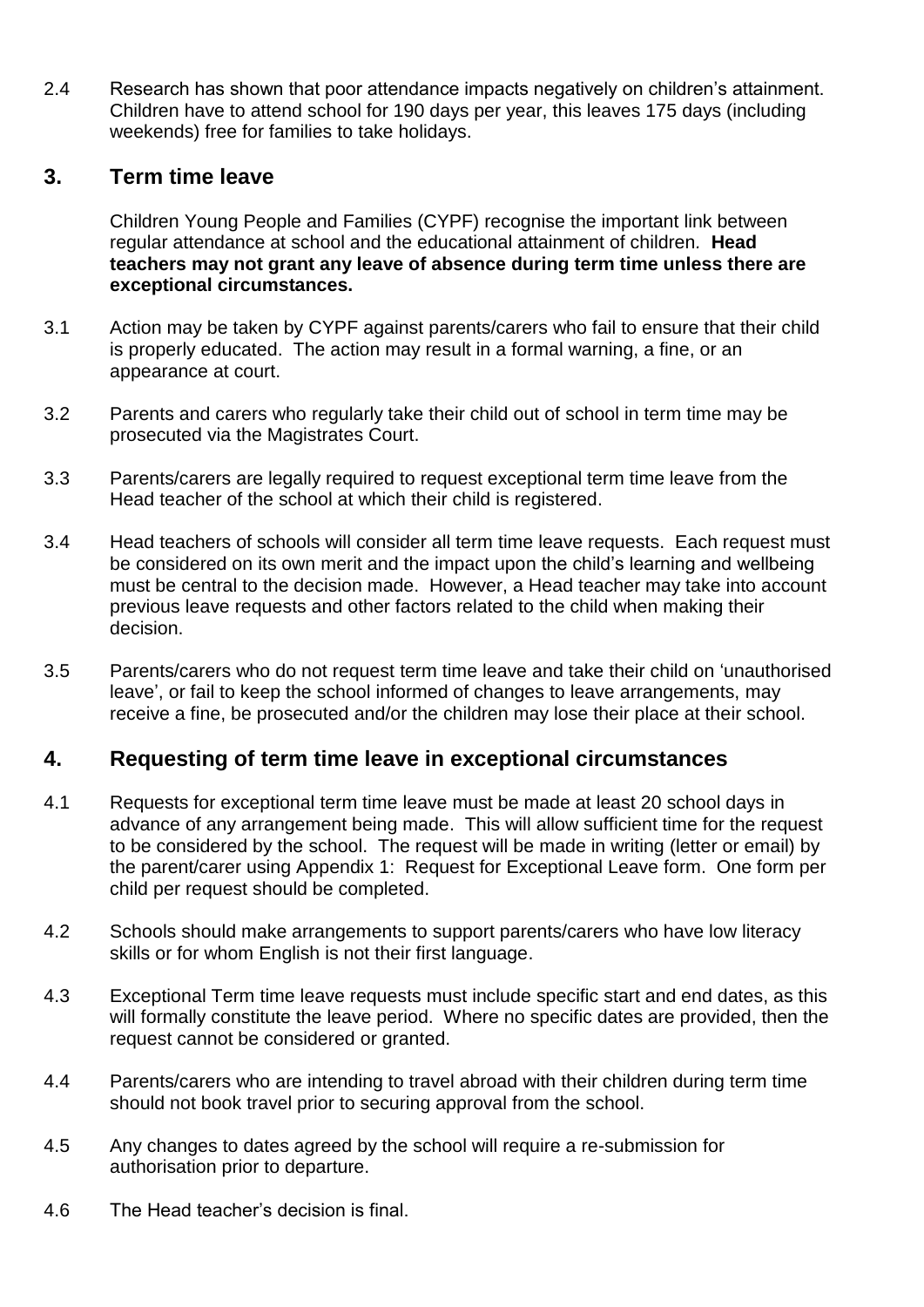# **5. Family Emergency - where no leave has been requested**

- 5.1 There will be some occasions where it has not been possible for the parent/carer to make a request for exceptional term time leave. Whilst emergency situations are often difficult, parents/carers are still required to contact the school at the earliest possible opportunity and submit a written request for exceptional term time leave. This written request can be made on behalf of the parent/carer by someone nominated by the parent/carer. The request must include a specific leave period including a return date.
- 5.2 Parents/carers taking their children out of school due to a family emergency are encouraged to consider:
	- That they have considered the impact and appropriateness for their child ;
	- Whether or not alternative care arrangements could be made for the child to remain in school, e.g. stay with an extended family member;
	- That they have looked at limiting the amount of time absent from school.
- 5.3 Where parents/carers have not requested leave from the school which their child attends, the child is at risk of losing their place at the current school in accordance with Section  $8(h)^1$  .

## **6. Considering the exceptional term time leave request**

- 6.1 The school should consider the exceptional term time leave request and provide a written decision to the parent/carer within 10 school days of the request being received.
- 6.2 The school will consider all requests for exceptional term time leave in accordance with the current legislation and this guidance. Schools may refer or seek the advice of Children and Families Attendance and Inclusion Officers (A&IOs), prior to making a decision but the final decision remains with the Headteacher.
- 6.3 It is good practice for schools to meet with parents/carers (wherever possible) to discuss the leave request prior to making the decision.

The school will need to consider each request on its own merits and whether there are exceptional circumstances for authorising the absence.

- 6.4 When schools are considering exceptional term time leave requests, the following factors may help to reach a decision:
	- Time of the academic year when the leave has been requested
	- Duration of the absence number of school days being missed
	- The child's current attendance and punctuality rate
	- Exceptional Term time leave requested/taken in previous academic years for a similar purpose
	- Whether parent/carers have considered limiting the amount of time the child would be absent from school e.g. wrapping around school holiday
	- Have alternative care arrangements been considered by the parent/carer to limit the time away from school

1

<sup>1</sup> The Education (Pupil Registration) (England) Regulations (2006)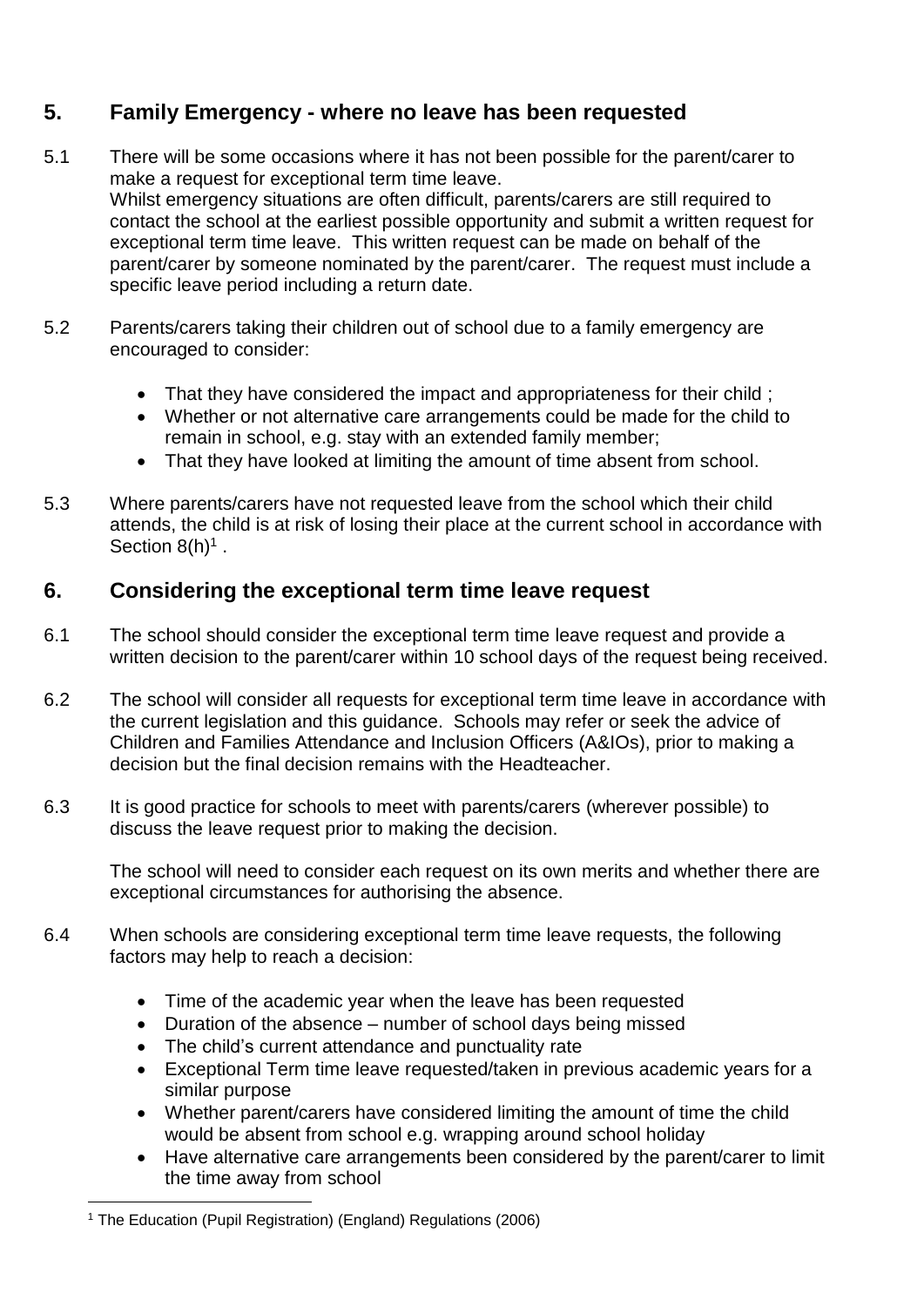- Impact on any interventions, assessments or referrals being undertaken with the child or family e.g. family support, social care assessments, CAMHS, SEN
- The impact that the absence will have on the child.

# **7. The decision and informing the parent/carer by the School**

- 7.1 The school will reach a decision and send a written response to the parent/carer within 10 school days of the leave request being received.
- 7.2 Schools must ensure that appropriate arrangements are made to communicate the decision to families who have low levels of literacy or where English is not the first language.

A decision may result in the term time leave request being (a) Authorised*<sup>2</sup>* , (b) Unauthorised*<sup>3</sup>*or (c) part Authorised and Unauthorised. For example, Mr X has requested 3 weeks term time leave for his child. The school acknowledges that the reason given is important but feels that 3 weeks is excessive and authorise 1 weeks leave, with the remaining 2 weeks being unauthorised.

## **8. Penalty Notice Holiday Fine**

- 8.1 If parents/carers take their children on holiday during term time for 5 or more consecutive days and this is not authorised by the School, they can be issued with a Fixed Penalty Notice (Holiday Fine) of £60 (if paid in 21 days) or £120 (if paid between 21 and 28 days). Each parent/carer can be issued with a notice, one per parent per family, i.e. one fine per parent/carer per family, regardless of the number of children in the family.
- 8.2 The responsibility for requesting Penalty Notice Holiday Fines is with the school and will be issued when requested by the Head Teacher.

The School should provide the paperwork for pupils identified and this should include:

- Completed Request for Support Form stating a holiday fine
- Parents request for holiday absence plus the schools response
- Up to date attendance certificate showing unauthorised absence
- BLUE Head teachers certificate covering holiday period

# **9. Recording of Leave by the School**

9.1 School attendance registers are legal documents and the information recorded in them can be used as evidence in legal proceedings. It is therefore important that the information contained is accurate and the correct absence code is used. All absences must be coded in accordance with Absence and Attendance Codes: Guidance for Schools and Local Authorities (DCSF, Jan 2009).

| <b>CODE</b> | <b>Description</b>                                                             | Category                                                   |
|-------------|--------------------------------------------------------------------------------|------------------------------------------------------------|
| B           | Educated off site (NOT Dual registration)                                      | Authorised<br>(Attending approved<br>educational activity) |
| C)          | Other Authorised Circumstances (not covered by<br>another code or description) | Authorised                                                 |

<sup>2</sup> Authorised- where the school has agreed that the leave is granted

<sup>3</sup> Unauthorised- where the school does not agree that the leave request should be granted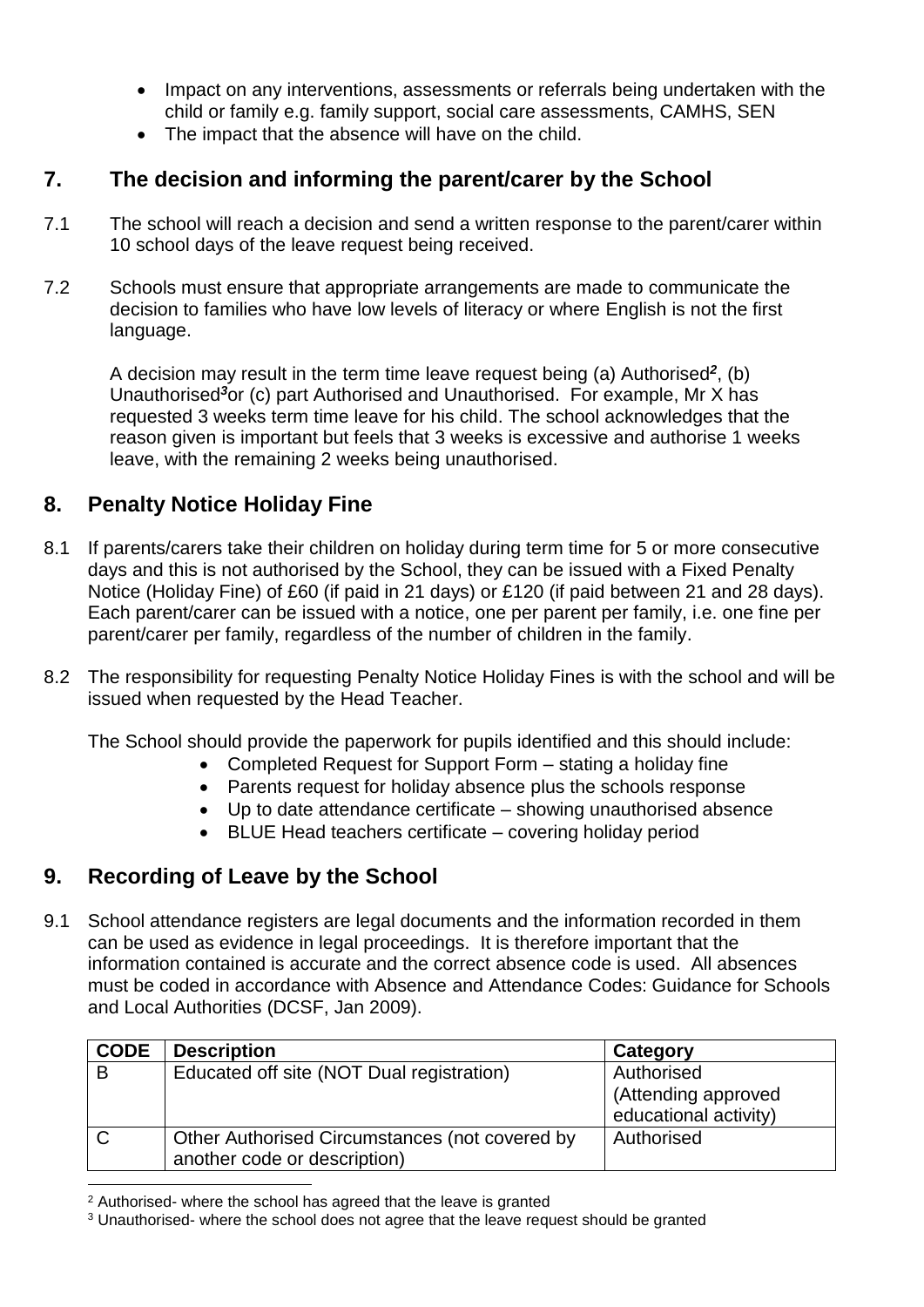| Е              | Excluded (No alternative provision made)                                                                                 | Authorised                                                 |
|----------------|--------------------------------------------------------------------------------------------------------------------------|------------------------------------------------------------|
| G              | <b>Family Holiday (NOT Agreed or days in excess</b><br>of agreement)                                                     | <b>Unauthorised</b>                                        |
| H              | <b>Family Holiday (Agreed) exceptional</b><br>circumstances only                                                         | <b>Authorised</b>                                          |
|                | Illness (NOT medical or dental etc. appointments)                                                                        | Authorised                                                 |
| J              | Interview                                                                                                                | Authorised<br>(Attending approved<br>educational activity) |
| M              | Medical/Dental appointments                                                                                              | Authorised                                                 |
| N              | No reason yet provided for absence                                                                                       | Unauthorised                                               |
| O              | Unauthorised absence - not covered by any other<br>code/description)                                                     | Unauthorised                                               |
| P              | Approved sporting activity                                                                                               | Authorised<br>(Attending approved<br>educational activity) |
| R              | Religious observance                                                                                                     | Authorised                                                 |
| $\overline{S}$ | Study leave - Study leave should be used sparingly<br>and only for Year 11 pupils during mock and public<br>examinations | Authorised                                                 |
| Τ              | <b>Traveller Absence</b>                                                                                                 | Authorised                                                 |
| $\vee$         | Educational visit or trip                                                                                                | Authorised<br>(Attending approved<br>educational activity) |
| W              | Work experience - Work experience under section<br>560 of the Education Act 1996.                                        | Authorised<br>(Attending approved<br>educational activity) |
| D              | Dual registration i.e. pupil attending another<br>establishment - indicates dual registration not<br>attendance          | Attending approved<br>educational activity                 |

9.2 Schools may use the code 'D' (dual registered) where they are able to demonstrate that a child will receive suitable education in another education establishment (in the UK or abroad) for a temporary basis. For example, a parent is required to travel abroad due to the nature of their work and they get their child registered at another school for the duration of their visit. The main school is required to ensure that it accurately monitors and records the attendance of the child at the dual registered base.

## **10. Process for removing a child's details from the school roll**

- 10.1 A child's name can only be removed from school roll if one of the conditions prescribed in the Education (Pupil Registration Regulations) (England) 2006; Section 8(1) is satisfied.
- 10.1 Section 8(1)(f) <sup>4</sup> would apply if the child has failed to attend school within 10 school days immediately following the expiry of the period for which leave was granted ('authorised absence '). Section  $8(1)(h)^5$  would apply if the child had been continuously absent from school for a period not less than 20 school days and at no time was that period authorised by the school (unauthorised absence).

<sup>1</sup> <sup>4</sup> The Education (Pupil Registration) (England) Regulations 2006, Regulation 8(1)(f)

 $5$  The Education (Pupil Registration) (England) Regulations 2006, Regulation 8(1)(h)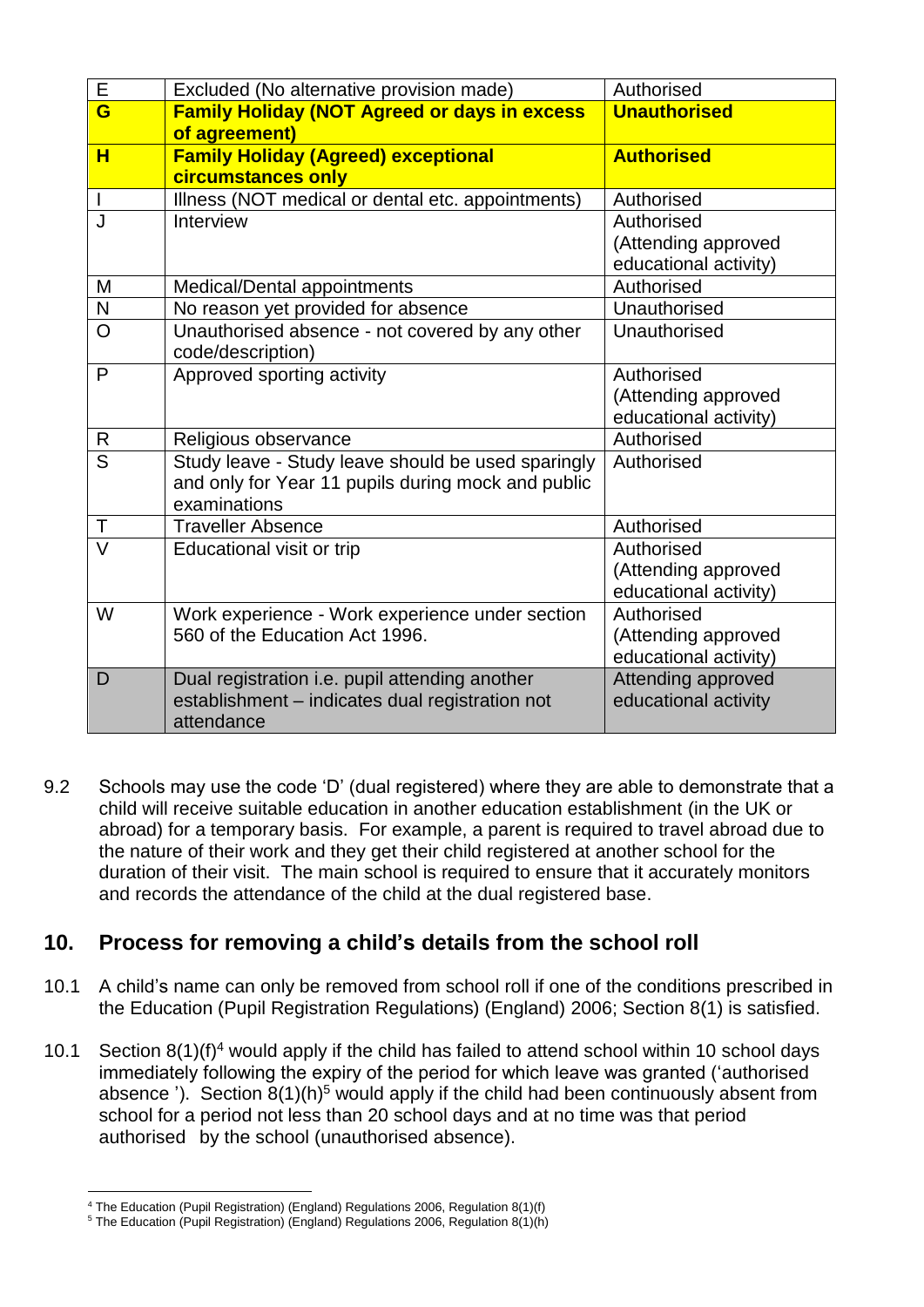- 10.2 In **addition to the above 8(1) f/h,** the school and CYPF must **also** demonstrate that they have satisfied the following two conditions:
	- That the Head teacher does not have reasonable grounds to believe that the child is unable to attend the school by reason of sickness or any unavoidable cause<sup>6</sup>; and
	- That both the Head teacher and the local authority have failed, after reasonable enquiry, to ascertain where the pupil is<sup>7</sup>.
- 10.3 Schools should not wait for the expiry of the periods specified above, prior to making enquiries. Enquiries should start on the first day of absence or first day immediately commencing the period for which the child was expected to return to school.
- 10.4 Schools must forward a completed Children Missing from Education (CME) Checklist (Appendix 5) and Pupil Deregistration Request (Appendix 6) to the CME team for all children, who they feel meet one of the legal requirements for deregistration.
- 10.5 The CME team will provide written confirmation (within 10 school days) to the school confirming the date the child can be removed. If a child cannot be removed the CME team will provide the school with an explanation.
- 10.6 The responsibility for the child transfers from the school to the CME Team from the date of the deregistration letter.
- 10.7 Schools must send an electronic Common Transfer File (CTF) to the School to Schools website for all children who have left their school<sup>8</sup>. The electronic transfer of data is a legal requirement under the Education (Pupil Information) Regulations 2005, as amended.
- 10.8 Exceptions to the normal rules regarding deregistration include:
	- Children at a Special School who cannot be removed without the approval of the Special Educational Needs Department <sup>9</sup>
	- Children who are detained as part of a Court Order who cannot be removed if the period of the Order is less than 4 months<sup>10</sup>.
- 10.9 Legal action can still be pursued against a parent/carer following deregistration from a school. This is because the period of complaint would be taken from the time the child was on roll at the school.
- 10.10 Parents/carers of a child who has legally been removed from the school register will be required to reapply for a school place. There is no guarantee that a child will be able to secure a place at the school from which they have been removed.

<u>.</u>

<sup>&</sup>lt;sup>6</sup> Unavoidable is defined as 'something beyond the control of the individual'. Not being able to get return tickets to the UK because of poor planning would not normally be considered unavoidable.<br>In order to 'ascertain where the nunil is' a school must be abl

In order to 'ascertain where the pupil is' a school must be able to confirm an exact address (e.g. house number or name, street, area, and country). Simply being told that the child is 'still in America' would not count as ascertaining where the pupil is.

<sup>&</sup>lt;sup>8</sup> Where a child has left the UK the CTF file destination code will be 'MMMMMMM' (7 M's). Where a child's whereabouts remain unknown/lost the CTF file destination code will be 'XXXXXXX' (7X's)

<sup>9</sup> The Education (Pupil Registration) (England) Regulations 2006, Regulation 8(2)

<sup>&</sup>lt;sup>10</sup> The Education (Pupil Registration) (England) Regulations 2006, Regulation 8(1)(i)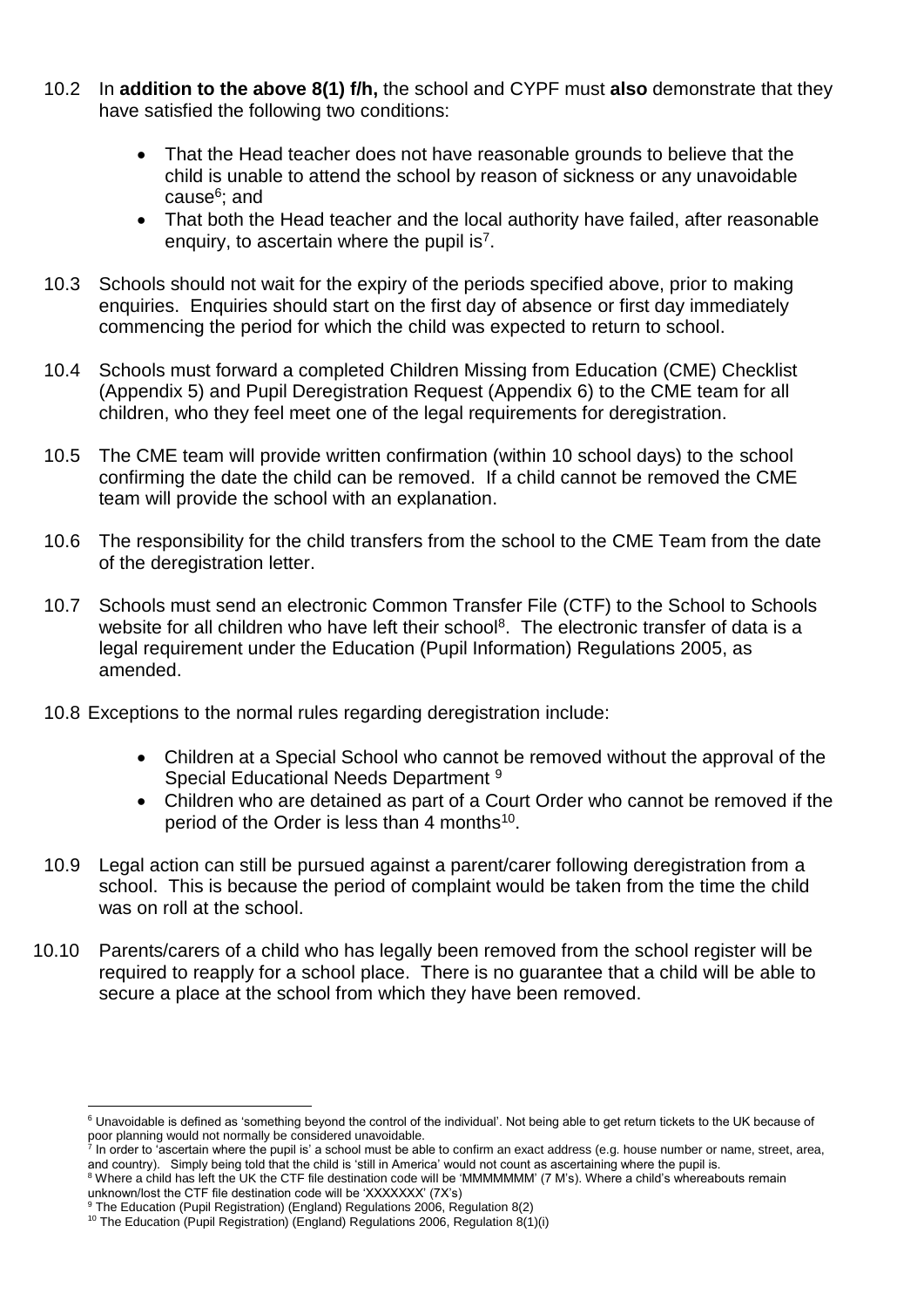# **11. CYPF and Schools process for dealing with unauthorised absence**

- 11.1 When a Head teacher does not authorise a leave request on legitimate grounds, it sends a clear message to the parent/carer that the school does not agree with the reasons provided by the parent/carer for the request for term time leave. If the parent/carer still takes their child on holiday in school term time the following may apply:
	- Issuing a Fixed Penalty Notice
	- Prosecution for non-payment of the fixed penalty
- 11.2 If Parents/Carers are found guilty of an offence, when prosecuted by magistrates Court, they can be sentenced to a fine, or a community penalty.

## **12. Communicating the policy to Parents/Carers**

- 12.1 The exceptional leave during term time leave policy should be communicated to parents/carers regularly. It is considered good practice for schools to:
	- refer to the policy in the schools attendance and behaviour policy
	- promote the policy on the attendance board and in the school newsletter
	- provide a leaflet on exceptional leave during term time for parents/carer of key points. The leaflet may be translated into community languages where possible
	- promote the policy at parents evening and school events for new starters
	- make reference to the policy in home/school agreements.

#### **13. Return to the UK, where a child does not have a school place**

- 13.1 If a child and their family return to the UK the parent/carer will need to re-apply for a school place. Parents/carers requiring a school place must contact the Children Missing Education (CME) team on 0114 2736462.
- 13.2 The CME team can provide support to parents/carers to secure school places and other forms of education provision.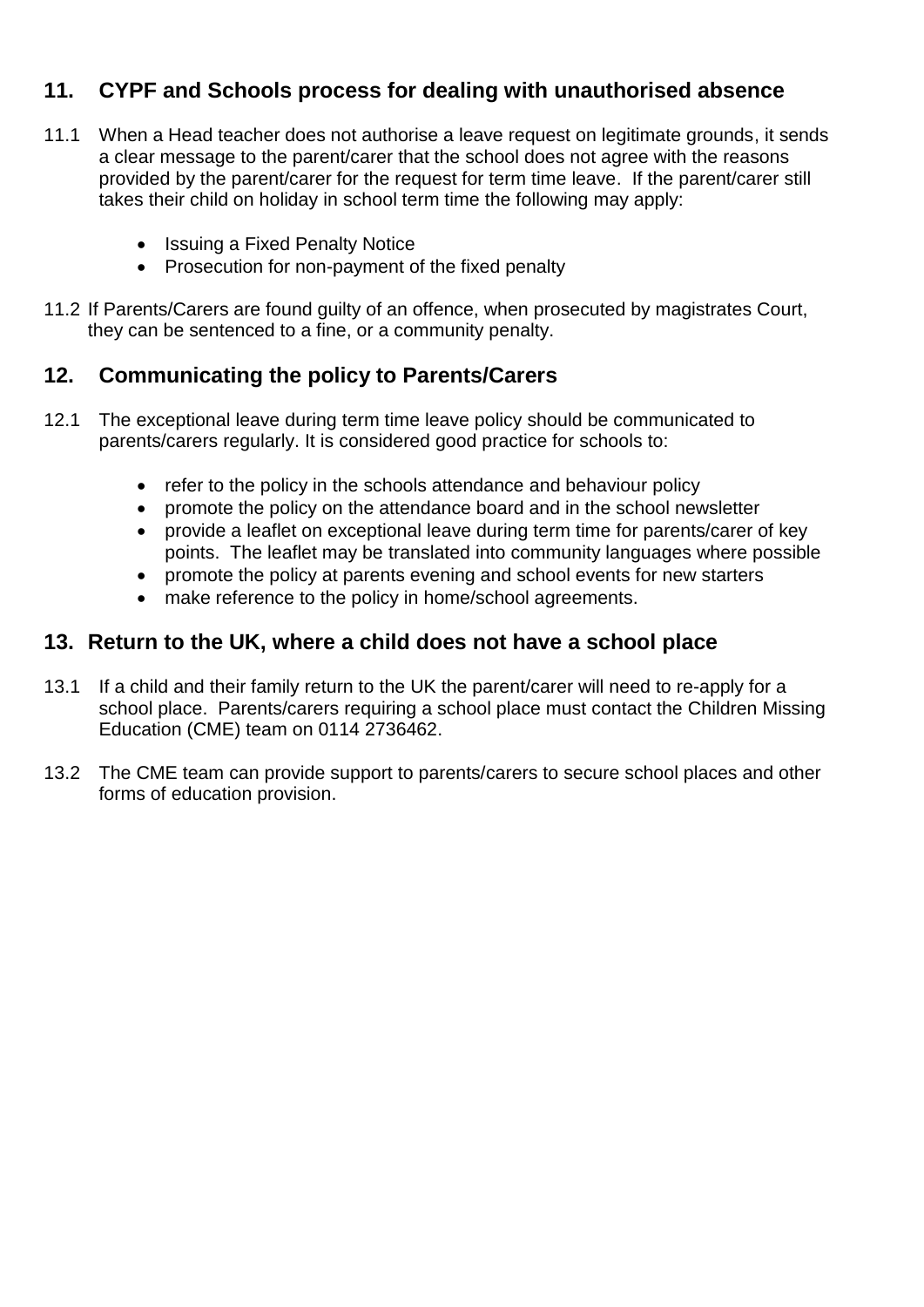#### *Appendix 1*

## **Request for Exceptional Term Time Leave (one form per child) Name of School:**

| <b>Name of Pupil</b>                                                                                                                                                                                                                                                                                                                                                           | <b>Name of Parents or Carers</b>      |             |  |  |  |
|--------------------------------------------------------------------------------------------------------------------------------------------------------------------------------------------------------------------------------------------------------------------------------------------------------------------------------------------------------------------------------|---------------------------------------|-------------|--|--|--|
| Siblings in this or other schools                                                                                                                                                                                                                                                                                                                                              | <b>Telephone number</b>               |             |  |  |  |
| (name, dob, name of school)                                                                                                                                                                                                                                                                                                                                                    | <b>Email</b>                          |             |  |  |  |
| Dates of exceptional leave request.                                                                                                                                                                                                                                                                                                                                            | <b>From</b>                           | To          |  |  |  |
| Why are you requesting an exceptional leave of absence during term time?                                                                                                                                                                                                                                                                                                       |                                       |             |  |  |  |
| What steps have you taken to minimise the impact of the leave on your child's<br>learning?                                                                                                                                                                                                                                                                                     |                                       |             |  |  |  |
| Where will you be staying during the leave period? Please provide the full<br>address and Emergency Contact Details (UK and Abroad)<br>UK:                                                                                                                                                                                                                                     |                                       |             |  |  |  |
| Abroad:                                                                                                                                                                                                                                                                                                                                                                        |                                       |             |  |  |  |
| I confirm that the information on this form is true<br>$\bullet$<br>I agree to keep the school informed of any changes to my travel arrangements or if my child is unable<br>٠<br>to return to school on to due date<br>I am aware that if my child does not return to school by the date provided that he/she is at risk of<br>$\bullet$<br>losing their place at this school |                                       |             |  |  |  |
| I am aware that I may be fined and/or prosecuted for any time which my child is absent from school<br>٠<br>that has not been authorised by the Head teacher.                                                                                                                                                                                                                   |                                       |             |  |  |  |
| <b>Signed by parent/carer</b>                                                                                                                                                                                                                                                                                                                                                  | Print name & relationship to<br>child | <b>Date</b> |  |  |  |
| For school use only                                                                                                                                                                                                                                                                                                                                                            | Date request received                 |             |  |  |  |
| Has the request been considered by the Head teacher? Y/N<br>Has the request been discussed with the parent/carer? Y/N<br>Date:<br>No of school days Requested  No of days Authorised  No of days<br>Unauthorised                                                                                                                                                               |                                       |             |  |  |  |
| Date of decision letter sent to parent/carer :                                                                                                                                                                                                                                                                                                                                 |                                       |             |  |  |  |
| If unauthorised leave is taken and this case complies with Penalty Notice criteria please forward to<br>MAST along with Pupil/student attendance register.                                                                                                                                                                                                                     |                                       |             |  |  |  |
| Name of school<br><b>Date</b><br>Head teacher's signature                                                                                                                                                                                                                                                                                                                      |                                       |             |  |  |  |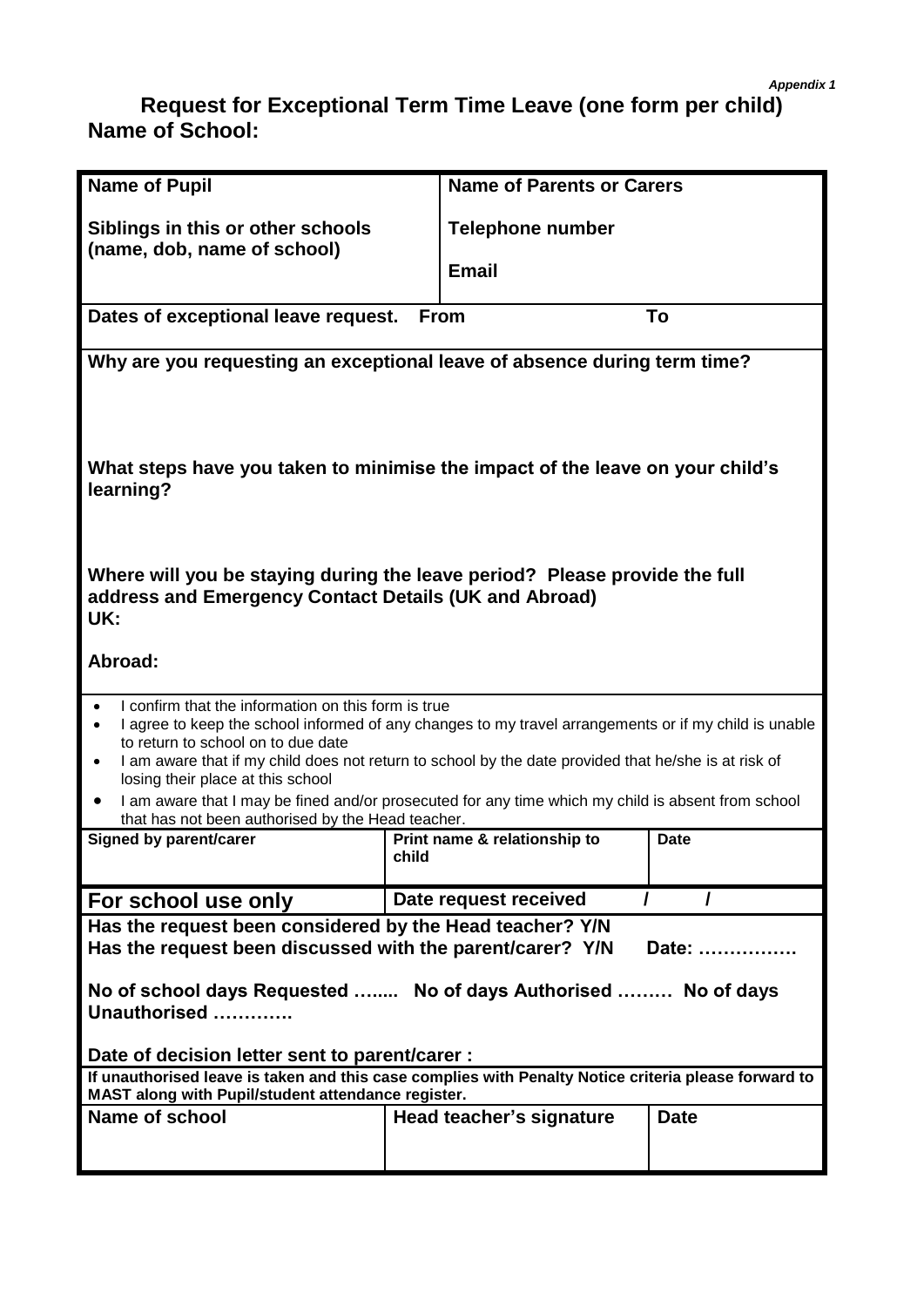| <b>Appendix 2</b>      | <b>School Decision Letter (template)</b>                                       |  |  |
|------------------------|--------------------------------------------------------------------------------|--|--|
| <b>SCHOOL NAME</b>     |                                                                                |  |  |
| Date:                  |                                                                                |  |  |
| Name:                  |                                                                                |  |  |
| Address:               |                                                                                |  |  |
| Reference:             |                                                                                |  |  |
| To the Parent/Carer of |                                                                                |  |  |
|                        | On the  (date) you requested that the school consider term time leave for your |  |  |
|                        |                                                                                |  |  |
|                        |                                                                                |  |  |
|                        |                                                                                |  |  |

The Head teacher has considered your request and has reached the following decision:



School days will be **agreed** by the school

School days will **not be agreed** by the school

The reasons for the Head teacher's decision are given below.

We expect your child to return to school on …………………………. (date). If your child is unable to return on this date please let us know, as failure to do so may result in your child losing their place at this school. This will mean you will have to re-apply for a place at this school. You may also risk being fined or prosecuted by Sheffield City Council if your child is absent from school without the Head teacher's permission.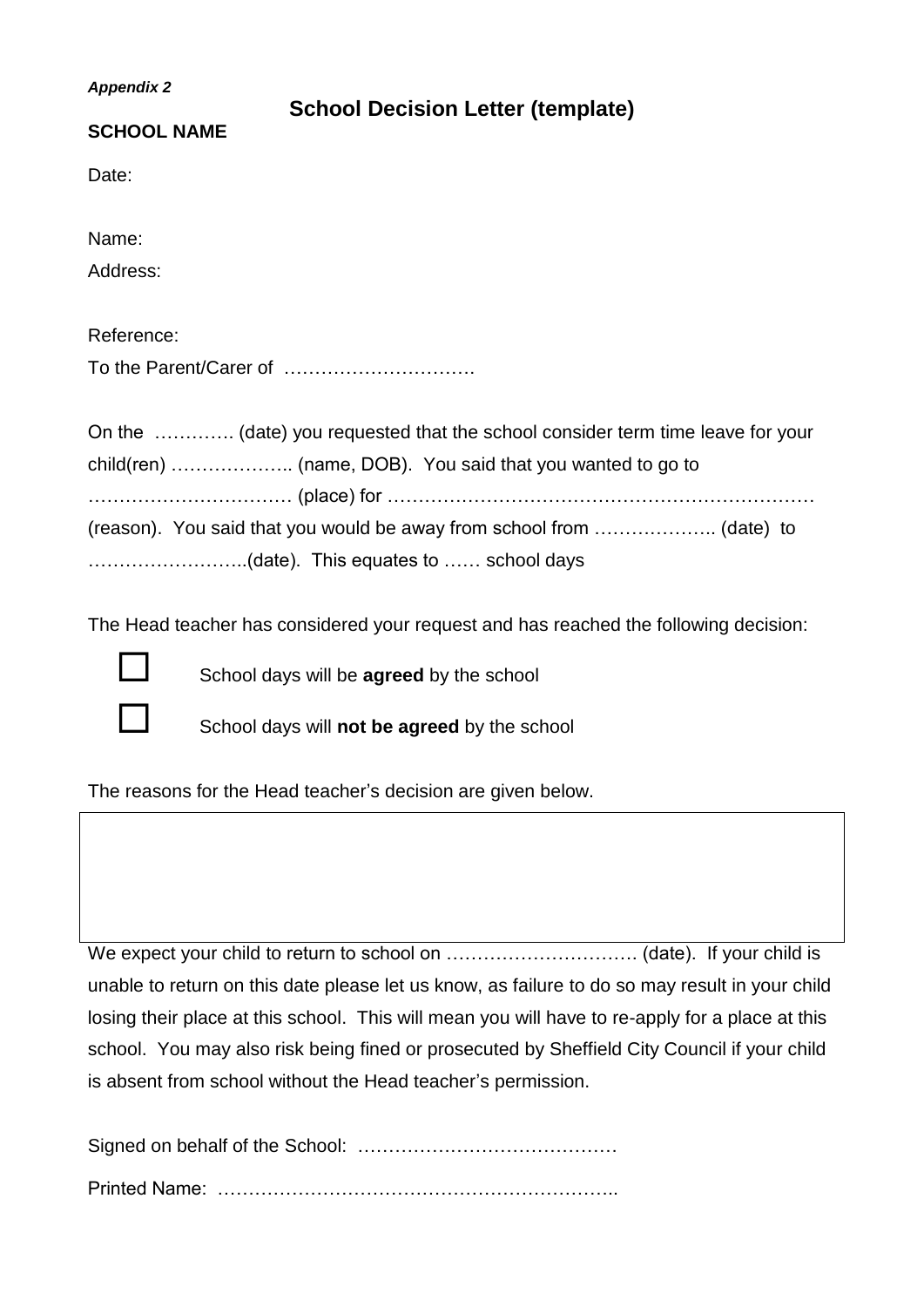#### **School letter to parent, informing parent/carer of possible risk of losing school place (template)**

#### **NAME OF SCHOOL**

Date:

Name:

Address:

Reference:

To the Parent/Carer of ………………………….

Your child was due to return to school on .....................(date). We have made enquiries and have been unable to confirm that your child is absent because of sickness or other another unavoidable circumstances.

As we are unable to confirm where your child is or a return date, I am writing to let you know that I will be requesting that your child is removed from the school roll. I will be informing the Children Missing from Education Team who may make enquiries with the Police, Social Care and Child Benefits.

**It is important that you contact ………………………………. (name) the School (telephone number) as soon as you receive this letter. I will continue to make enquiries to find out where your child is.**

Yours sincerely

Head Teacher

Cc: CME Team, Howden House, Floor 3, Sheffield, S1 2SH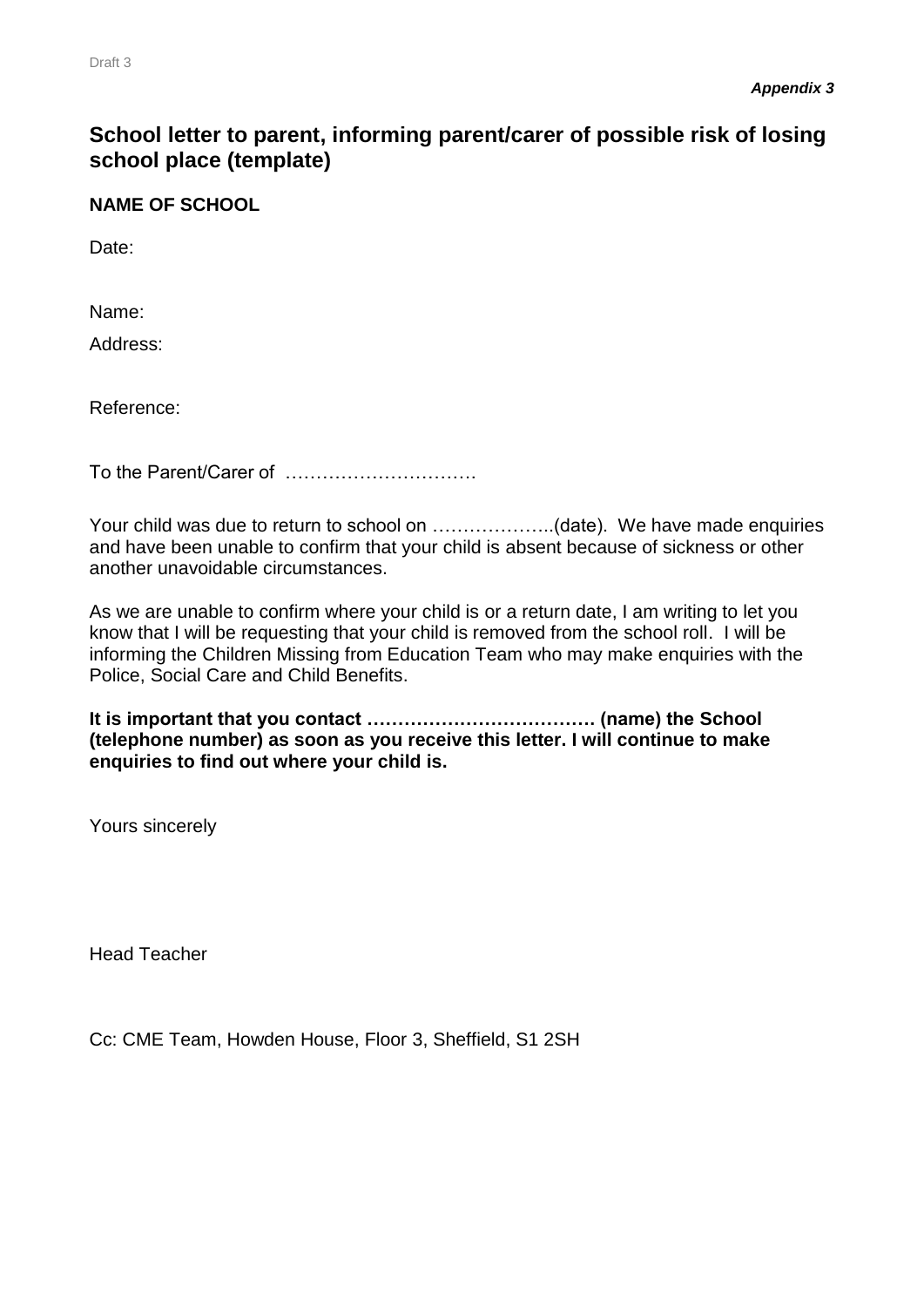#### **NAME OF SCHOOL**

Date:

Name:

Address:

Reference:

To the Parent/Carer of ………………………….

I am writing to let you know that ………………… (child's name) has been removed from the register of this school on ………………… (date). If you would like your child to attend this school you will have to re-apply for a place.

Please contact the Children Missing Education (CME) team on 0114 2736462, who will be able to help you find a school place.

Yours sincerely

Head Teacher

Cc: CME Team, Howden House, Floor 3, Sheffield, S1 2SH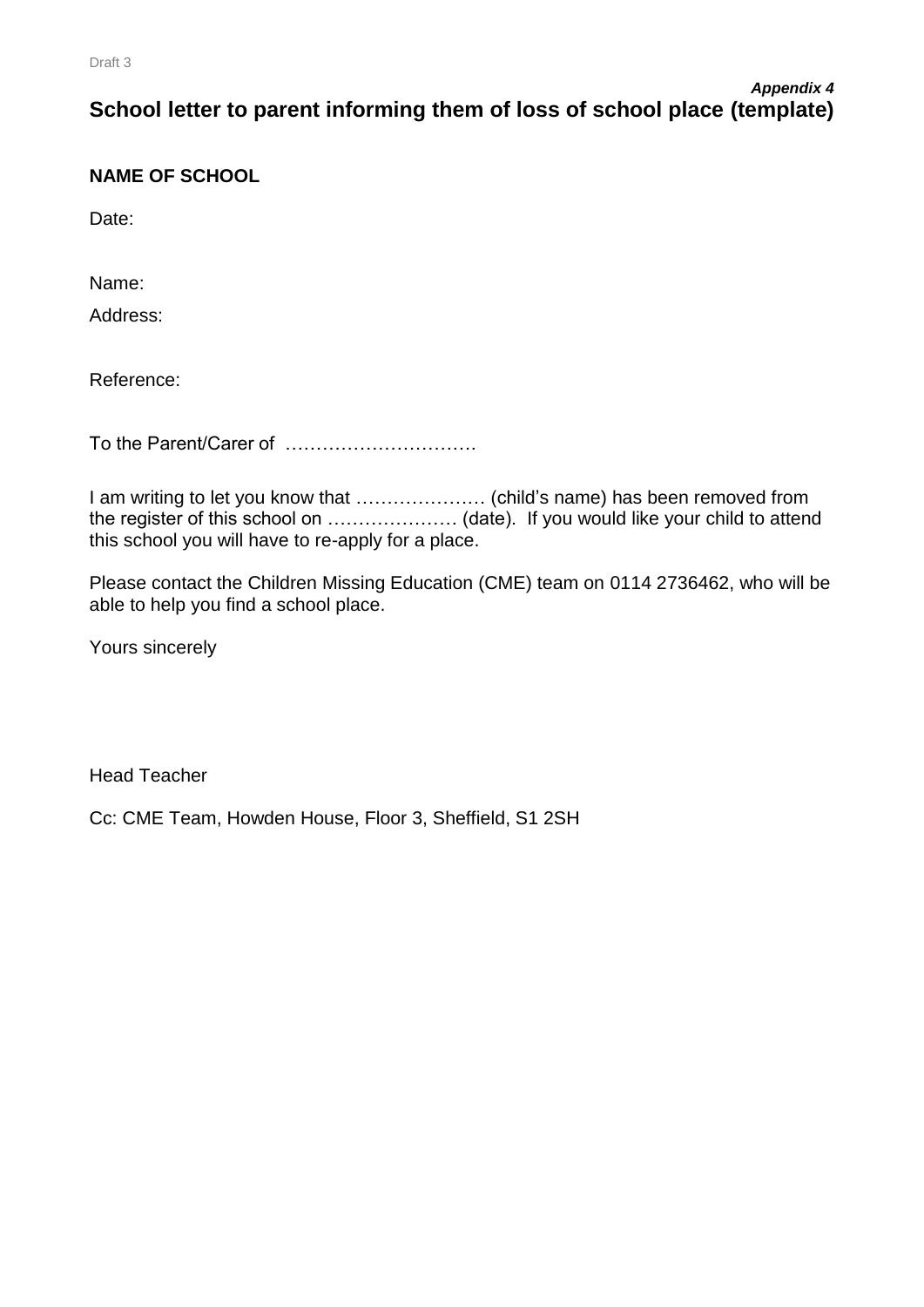Draft 3

**Appendix 5**

## **School Checklist to Locate Missing/Lost Pupils**

Please complete fully and include 'no response' where appropriate, as this form will be required if a Child Protection investigation is undertaken

#### **Name of Child: DOB:**

#### **School:**

| <b>School Action</b>                            | <b>Details</b>        | Outcome including date completed |
|-------------------------------------------------|-----------------------|----------------------------------|
| Telephone calls made to                         | Mobile:               |                                  |
| parent/carers                                   |                       |                                  |
|                                                 | Landline:             |                                  |
| Telephone calls to                              | Name & tel number     |                                  |
| emergency contact                               |                       |                                  |
| numbers                                         |                       |                                  |
| Email to parent                                 | Email address:        |                                  |
|                                                 |                       |                                  |
|                                                 |                       |                                  |
| Letters sent to last<br>known address           |                       |                                  |
|                                                 |                       |                                  |
| Enquiries made with                             | Sibling name & School |                                  |
| school which siblings                           |                       |                                  |
| attend                                          |                       |                                  |
|                                                 |                       |                                  |
|                                                 |                       |                                  |
| Has the child has moved                         | Date requested:       | Date response received:          |
| to another part of the UK                       |                       | Outcome:                         |
| and address is known,<br>please contact CME     |                       |                                  |
| team (0114 2736462)                             |                       |                                  |
| and request 'safe and                           |                       |                                  |
| well visit'                                     |                       |                                  |
| Enquiries made with                             |                       |                                  |
| agencies with known                             |                       |                                  |
| involvement                                     |                       |                                  |
|                                                 |                       |                                  |
|                                                 |                       |                                  |
| Home visited completed                          |                       |                                  |
| (Min of 3 non-contact visits to be              |                       |                                  |
| made). Schools may request this                 |                       |                                  |
| from their local MAST team<br>Enquiry made with |                       |                                  |
| neighbours                                      |                       |                                  |
|                                                 |                       |                                  |
|                                                 |                       |                                  |
| Any other enquiries                             |                       |                                  |
| undertaken                                      |                       |                                  |
|                                                 |                       |                                  |
|                                                 |                       |                                  |

**All completed checklists need to be accompanied with a 'Request to Remove Child from School Roll' and sent to the CME team to enable deregistration to occur** CME Team, Howden House, Floor 3, Sheffield, S1 2SH